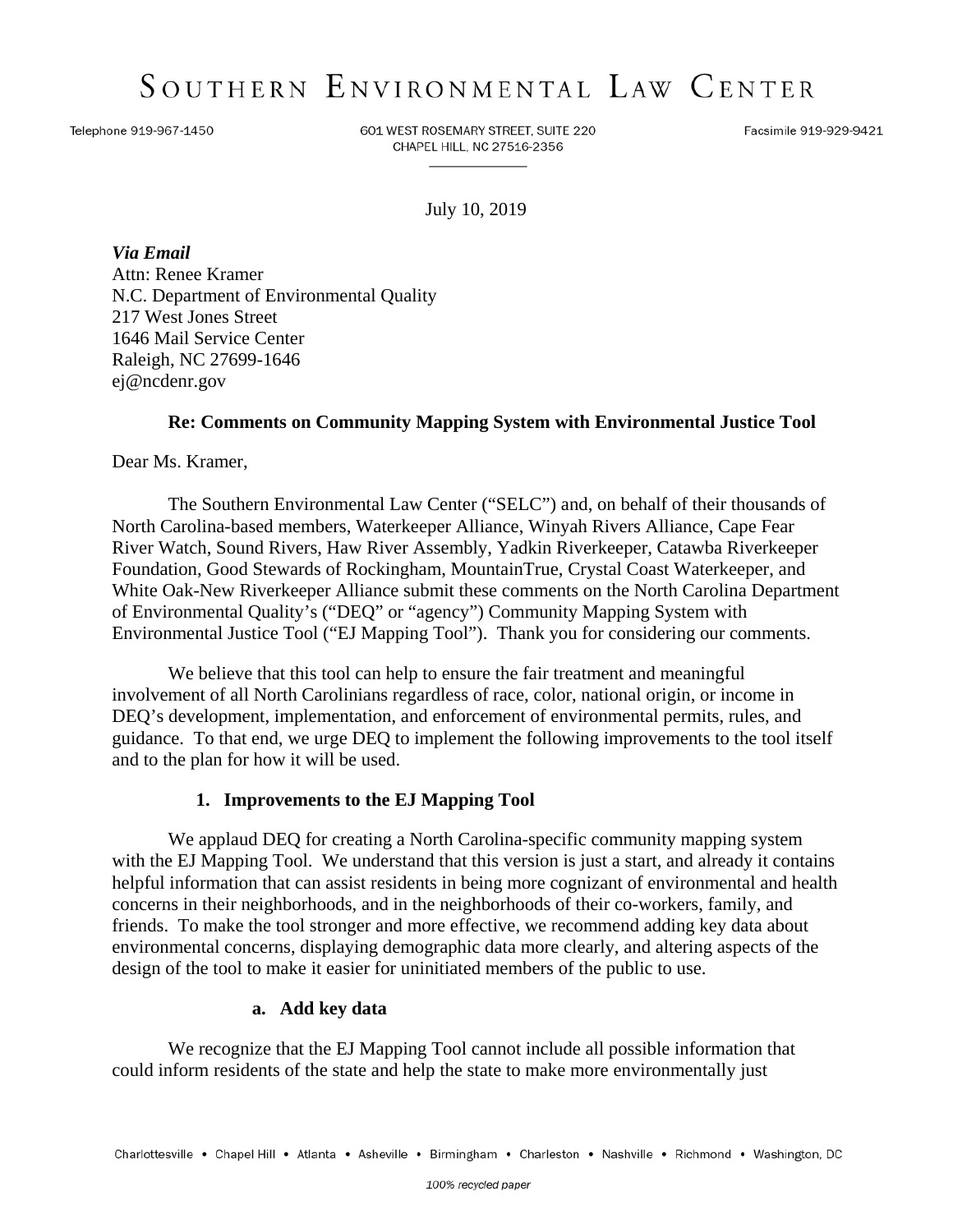decisions,<sup>1</sup> and this helps to explain why community outreach is necessary. Nevertheless, certain information is essential to the tool's effectiveness. First, DEQ should add information about pending applications. These data already exist in DEQ Environmental Application Tracker Web App, and would provide valuable context to residents and to the state of upcoming projects that may affect North Carolinians. Second, DEQ should include data showing poultry facility locations, to the extent that the state has this information. Third, DEQ should add the locations of Superfund sites. DEQ appears already to have this information, because the Division of Waste Management Site Locator Tool includes a layer named Federal Remediation Branch, which covers Superfund locations. Finally, existing environmental quality information would be helpful. This includes air quality monitors, and the most recent impaired waters lists. This information is necessary for users to be able to evaluate the current and recent environmental conditions that new facilities would affect or exacerbate.

## **b. Display demographic information more clearly**

The EJ Mapping Tool should more clearly connect information about facilities to demographic information. First, there is currently no link to the demographics data from the environmental screening report; this should be added. Once it has been added, the data in the Demographics Dashboard should update in tandem with the map on the left of the screen so that a user can pan and compare neighboring census tracts. Second, in addition to the facilities list, the tool needs to show census geographies. When a user clicks on the map, the tool highlights a census tract, but the tract is not identified, only the county in which it lies is. It would be more useful if the tool told the user the tract name in addition to the county name.

## **c. Design the tool for ease of use by the public**

Because this tool is intended to be used by members of the public, DEQ should make every effort to make it easy to use. Designing for simplicity and leading people to the information is very important for tools like this. When websites are too complex or confusing users often give up, but a few simple changes could go a long way to making this tool more accessible. The splash screen of the map is a necessary preamble about data limitations, but by trimming that message down and adding some information about where people can inquire further when data are unclear would help make clear to users that they are not limited to the data as presented in the tool. DEQ should also consider changing the word "all" to the word "most" or something comparable, in the sentence, "The Community Mapping System provides access to all of the available geographically referenced data that the DEQ maintains at this time."

Working to improve the visual hierarchy of the map will aide in the comprehension and differentiation of the many different thematic layers it displays. Changing the color of the county boundaries from pink to a color that does not match the bright colors of the thematic map layers will help eliminate one visual conflict. DEQ should replace the default basemap, Open Street Map ("OSM"), with Topographic by Esri. This will help to make the thematic data layers stand out and remove the county boundary conflict, because OSM's layers are generalized and vary considerable from the NCDOT county boundaries at higher zoom levels. Additionally,

 $\overline{a}$ 

<sup>1</sup> *See* Jorge Luis Borges, *On Exactitude in Science*, *in* A UNIVERSAL HISTORY OF INFAMY (1954).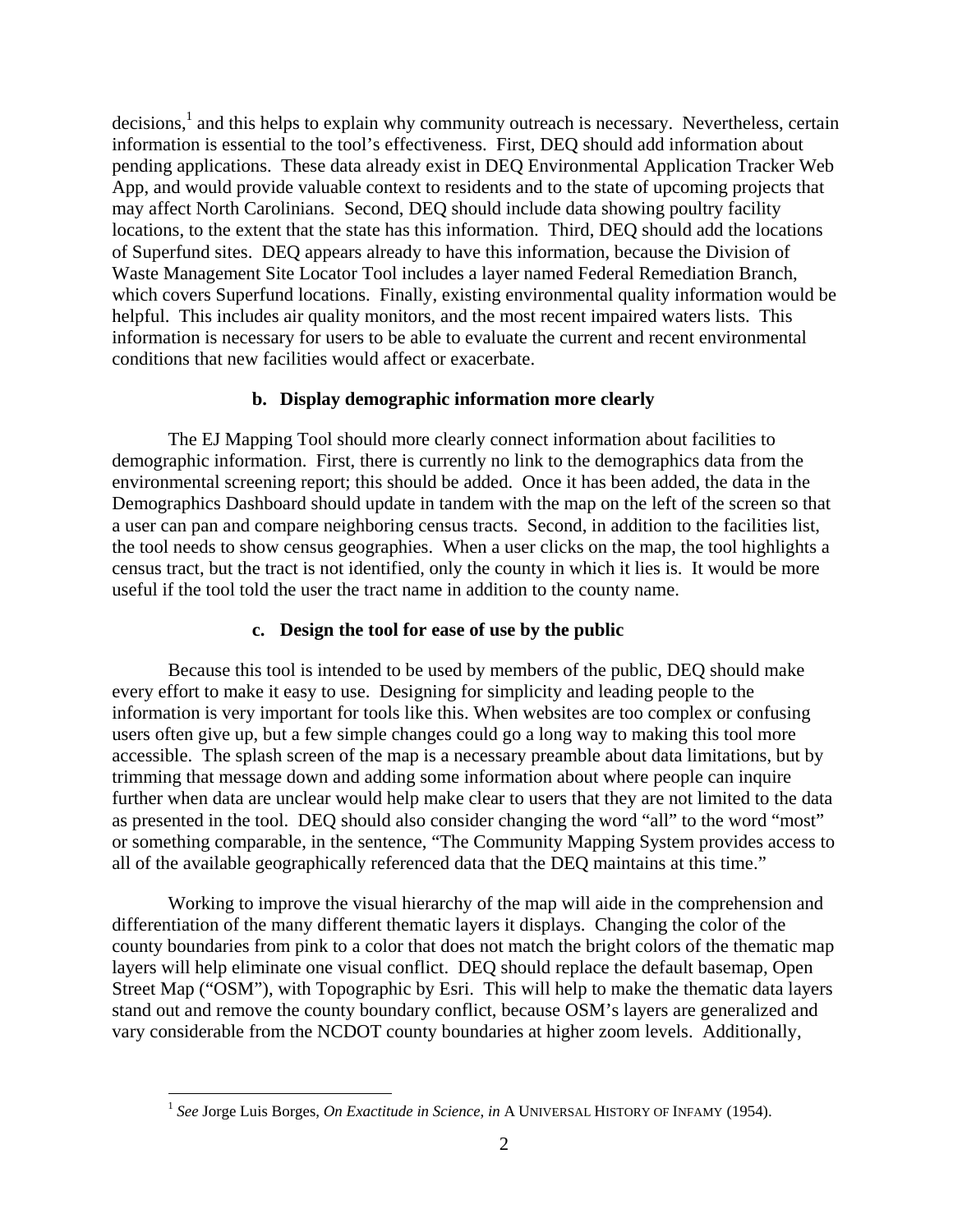having the Layers list already on when the map starts, and with the ability to turn on and off layers at will, would allow the user easily to customize the tool for their needs.

Lastly, DEQ should divide the map layers into three different sets of geographic relevance: state, regional, and local. This would allow users to prevent layers with a high number of features from obscuring map features, which can occur at the state and regional zoom levels. Currently, the tool begins on what appears to be zoom level 9 in ArcGIS Online, showing only the basemap and county boundaries, and then at the next zoom level in (10), all DEQ layers turn on at once, presenting the user with a map showing 29 different map symbols at once. It is too much, too fast. In the alternative, DEQ could potentially begin the map at zoom level 8, with state-level data turned on: county boundaries, tribal boundaries, air permits, major NPDES permits and Superfund sites. In this case, the regional level zoom would leave most of the map layers as is, and local level layers like above- and underground storage tanks, land-use restrictions, and dry cleaning sites would not appear until zoom level 13.

Although good design should minimize the need for instructions, it is still important that instructions are clear and readily available. DEQ should make sure that help-documents are accessible directly from the mapping tool itself (like in the Division of Waste Management Site Locator Tool), since anyone arriving at the mapping tool from a direct link will bypass the NCDEQ guidance information as it stands now. In addition, DEQ could hold an annual webinar on how to use the tool—as it evolves—and make a recording of the webinar easily available among the guidance materials.

#### **2. Use the EJ Mapping Tool to Guide Decisions**

The EJ Mapping Tool is the direct result of a settlement agreement between DEQ and Waterkeeper Alliance, NC Environmental Justice Network ("NCEJN"), and the Rural Empowerment Association for Community Help ("REACH"). The settlement requires DEQ to develop an environmental justice geographical information tool that will allow DEQ programs to conduct environmental justice analyses.<sup>2</sup> In order to fulfill this purpose, as well as the state's commitment to environmental justice, $3$  the tool must not only inform the public, but it must guide DEQ's actions. As explained below, DEQ is required to consider environmental justice including cumulative impacts—in its decision-making under federal law and the settlement, which incorporates federal guidance to the same effect. Furthermore, multiple other jurisdictions already do so.

<sup>&</sup>lt;sup>2</sup> Settlement Agreement between N.C. Dep't of Envt'l Quality and N.C. Envt'l Justice Network, et al. 6 (2018), https://waterkeeper.org/wp-content/uploads/2018/05/Final-Settlement-Agreement\_attachments-and-sig.pdf. 3 *See Secretary's Environmental Justice and Equity Board*, N.C. DEP'T OF ENVT'L QUALITY,

https://deq.nc.gov/outreach-education/environmental-justice/secretarys-environmental-justice-and-equity-board (last visited July 10, 2019); N.C. DEP'T OF ENVT'L QUALITY, ENVIRONMENTAL EQUITY INITIATIVE (2000), https://ncejn.files.wordpress.com/2018/06/10-19-2000-ncdenr-environmental-equity-policy.pdf.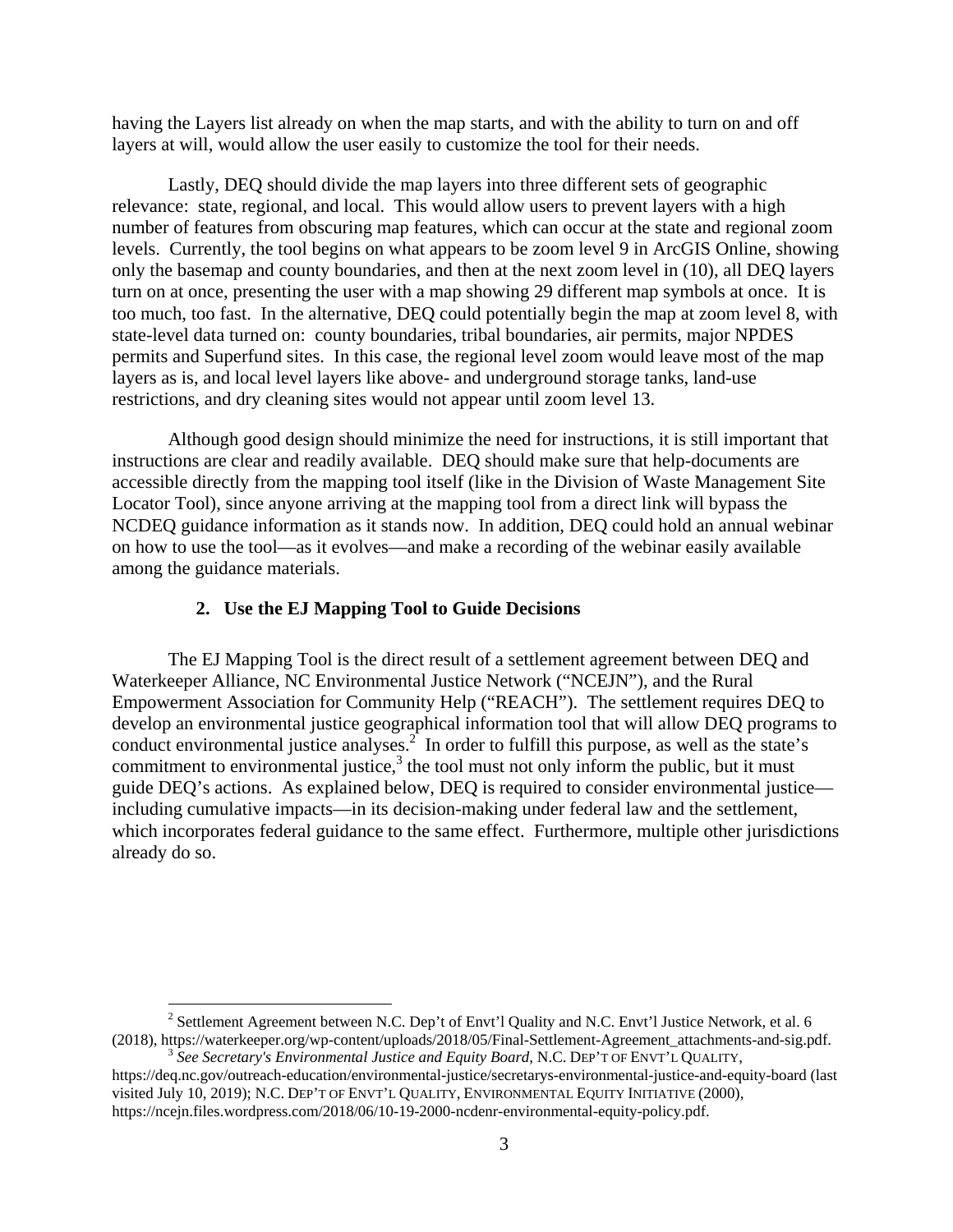### **a. State obligations to consider cumulative impacts support use of the tool in regulatory decision making**

Under Title VI of the Civil Rights Act of 1964, DEQ must avoid discriminating on the basis of race, color, or national origin.<sup>4</sup> DEQ's settlement with Waterkeeper, NCEJN, and REACH is intended to further this requirement. DEQ agreed to "review and, as appropriate, incorporate available data that are relevant to environmental, demographic, and health factors" in developing the EJ Mapping  $Tool.<sup>5</sup>$  Thus, the settlement requires that the tool be designed to reveal cumulative impacts. The purpose of this requirement was to enable "DEQ programs to conduct environmental justice analyses," and the purpose of those analyses in turn was to avoid discrimination, as required by law, "during permitting processes and during regulatory oversight of facilities within its jurisdiction."<sup>6</sup> Accordingly, DEQ agreed under the settlement to design the EJ Mapping Tool to reveal cumulative impacts and to use the tool to avoid discrimination.

Furthermore, in the settlement agreement DEQ agreed to consider specific sources of guidance on how the EJ tool will be applied, and the documents support using an EJ mapping tool in a way that influences agency decision-making. Those sources include the U.S. Environmental Protection Agency's ("EPA") Guidance on Considering Environmental Justice During the Development of Regulatory Actions;<sup>7</sup> EPA's Technical Guidance for Assessing Environmental Justice in Regulatory Analysis;<sup>8</sup> and the U.S. Department of Transportation, Federal Transit Administration's ("FTA") circular, Environmental Justice Policy Guidance for Federal Transit Administration Recipients.<sup>9</sup>

EPA's Guidance on Considering Environmental Justice During the Development of Regulatory Actions explains that the agency's "rule-writers" should review whether any of multiple EJ-related factors is relevant to the action—such as proximity and exposure to emission sources, unique exposure pathways, physical infrastructure, multiple stressors and cumulative impacts, capacity to participate in decision-making, and higher risk in response among vulnerable populations—and if so, they "should then consider whether the action involves potentially disproportionate impacts on minority populations, low-income populations, and/or indigenous peoples and thus raises a potential  $\vec{E}$  concern.<sup> $10$ </sup> In other words, the guidance directs EPA to consider whether the action involves any EJ-related stressors and, if so, to

 $\overline{a}$ 

<sup>4</sup> 42 U.S.C. § 2000d; 40 C.F.R. § 7.15.

<sup>&</sup>lt;sup>5</sup> Settlement Agreement between N.C. Dep't of Envt'l Quality and N.C. Envt'l Justice Network, et al. 6 (2018), https://waterkeeper.org/wp-content/uploads/2018/05/Final-Settlement-Agreement\_attachments-and-sig.pdf. 6 *Id.*<sup>7</sup>

TU.S. ENVT'L PROT. AGENCY, GUIDANCE ON CONSIDERING ENVIRONMENTAL JUSTICE DURING THE DEVELOPMENT OF REGULATORY ACTIONS (2015), https://www.epa.gov/sites/production/files/2015- 06/documents/considering-ej-in-rulemaking-guide-final.pdf. 8

U.S. ENVT'L PROT. AGENCY, TECHNICAL GUIDANCE FOR ASSESSING ENVIRONMENTAL JUSTICE IN REGULATORY ANALYSIS (2016), https://www.epa.gov/sites/production/files/2016- 06/documents/ejtg\_5\_6\_16\_v5.1.pdf.

 $^9$  U.S. Dep't of Transp., Circular FTA C 4703.1, Environmental Justice Policy Guidance for FEDERAL TRANSIT ADMINISTRATION RECIPIENTS (2012),<br>https://www.transit.dot.gov/sites/fta.dot.gov/files/docs/FTA EJ Circular 7.14-12 FINAL.pdf.

 $^{10}$  U.S. ENVTL. PROT. AGENCY, GUIDANCE ON CONSIDERING ENVIRONMENTAL JUSTICE DURING THE DEVELOPMENT OF REGULATORY ACTIONS 13-14 (2015), https://www.epa.gov/sites/production/files/2015- 06/documents/considering-ej-in-rulemaking-guide-final.pdf .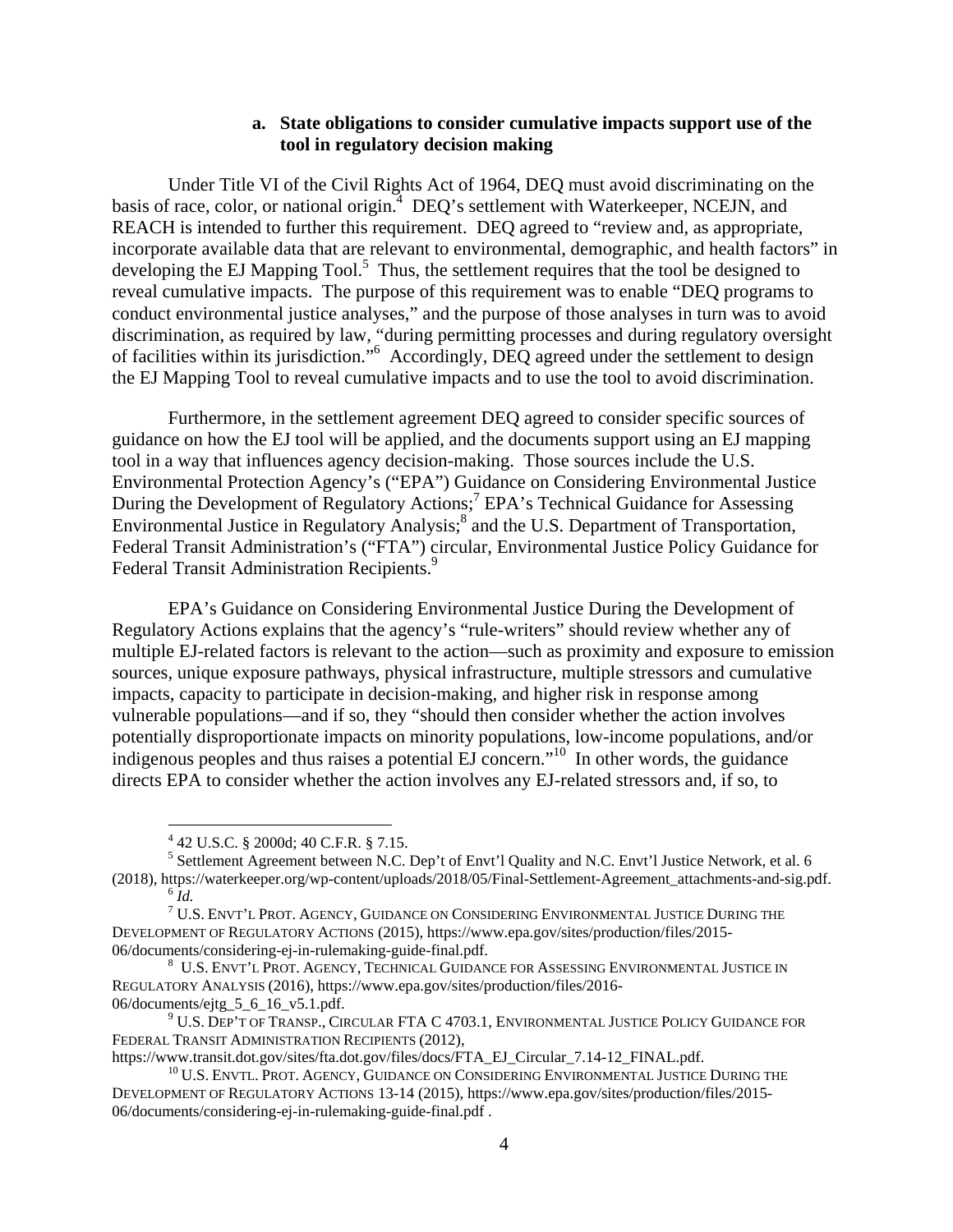conduct an EJ analysis. The agency's official EJ screening tool is  $EJSCREEN$ <sup>11</sup>, the federal mapping tool developed by EPA, which the EJ Mapping Tool is designed to complement.<sup>12</sup>

Following EPA's common-sense approach, DEQ should use the EJ Mapping Tool to guide its actions, paying particularly close attention to cumulative impacts. The tool is equipped identify potential EJ concerns including "proximity to emission sources" and "physical infrastructure." Additionally, the demographic information provided in the EJ mapping tool can be used to identify "unique exposure pathways" that exist in some populations due to "unique environmental exposures because of practices linked to their cultural background or socioeconomic status."<sup>13</sup> Once the tool is operable for the purpose of assisting in decisionmaking, DEQ can further follow the lead outlined in the EPA guidance by keeping the tool relevant through updating the map inputs.<sup>14</sup> This would allow DEQ to make regulatory decision using the highest quality and most recent data available.<sup>15</sup> We expect that the Department will make special efforts to apply for funding for mapping updates, if necessary.

Finally, FTA's circular entitled Environmental Justice Policy Guidance for Federal Transit Administration Recipients states that Geographic Information Systems (GIS) are the most effective way to portray a "composite residential demographic profile" and notes that the Census Bureau provides demographic data for public download.<sup>16</sup> The circular explains that these tools can "evaluate the patterns of completed or planned [projects] relative to EJ populations.17 They provide spatial depictions of "the percent minority populations and lowincome populations" that would be affected by DEQ's proposed action, and the spatial depiction of disaggregated minority populations facilitates tailored outreach strategies to address the specific needs of the community.<sup>18</sup> The EJ Mapping Tool could assist with each of these objectives.

The approach taken by these federal agencies shows that DEQ's current plan to use the EJ Mapping Tool only to "increase local outreach and public participation"<sup>19</sup> falls short of the mark; DEQ is capable of much more. Indeed, DEQ's Division of Waste Management already is using a similar mapping tool<sup>20</sup> to ensure that it meets its obligation not to violate Title VI by allowing solid waste facilities to be sited in a way that imposes disproportionate cumulative

 $11$  *Id.* at 15-16, 16 n.28.

<sup>&</sup>lt;sup>12</sup> Press Release, N.C. Dep't of Envt'l Quality, DEO accepting comments on Community Mapping System with Environmental Justice Tool (June 10, 2019), https://deq.nc.gov/news/press-releases/2019/06/10/deq-acceptingcomments-community-mapping-system-environmental-justice.<br>
<sup>13</sup> *See id.*<br>
<sup>14</sup> *See id.*<br>
<sup>15</sup> *See id.*<br>
<sup>16</sup> U.S. DEP'T OF TRANSP., ENVIRONMENTAL JUSTICE POLICY GUIDANCE FOR FEDERAL TRANSIT

ADMINISTRATION RECIPIENTS 14 (2012),

https://www.transit.dot.gov/sites/fta.dot.gov/files/docs/FTA\_EJ\_Circular\_7.14-12\_FINAL.pdf. 17 *See id.* <sup>18</sup> *See id.* 

<sup>&</sup>lt;sup>19</sup> *DEQ North Carolina Community Mapping System, N.C. DEP'T OF ENVT'L QUALITY,* https://deq.nc.gov/outreach-education/environmental-justice/deq-north-carolina-community-mapping-system (last

visited July 10, 2019). 20 *Division of Waste Management Site Locator Tool*, N.C. DEP'T OF ENVT'L QUALITY,

https://ncdenr.maps.arcgis.com/apps/webappviewer/index.html?id=7dd59be2750b40bebebfa49fc383f688 (last visited July 10, 2019).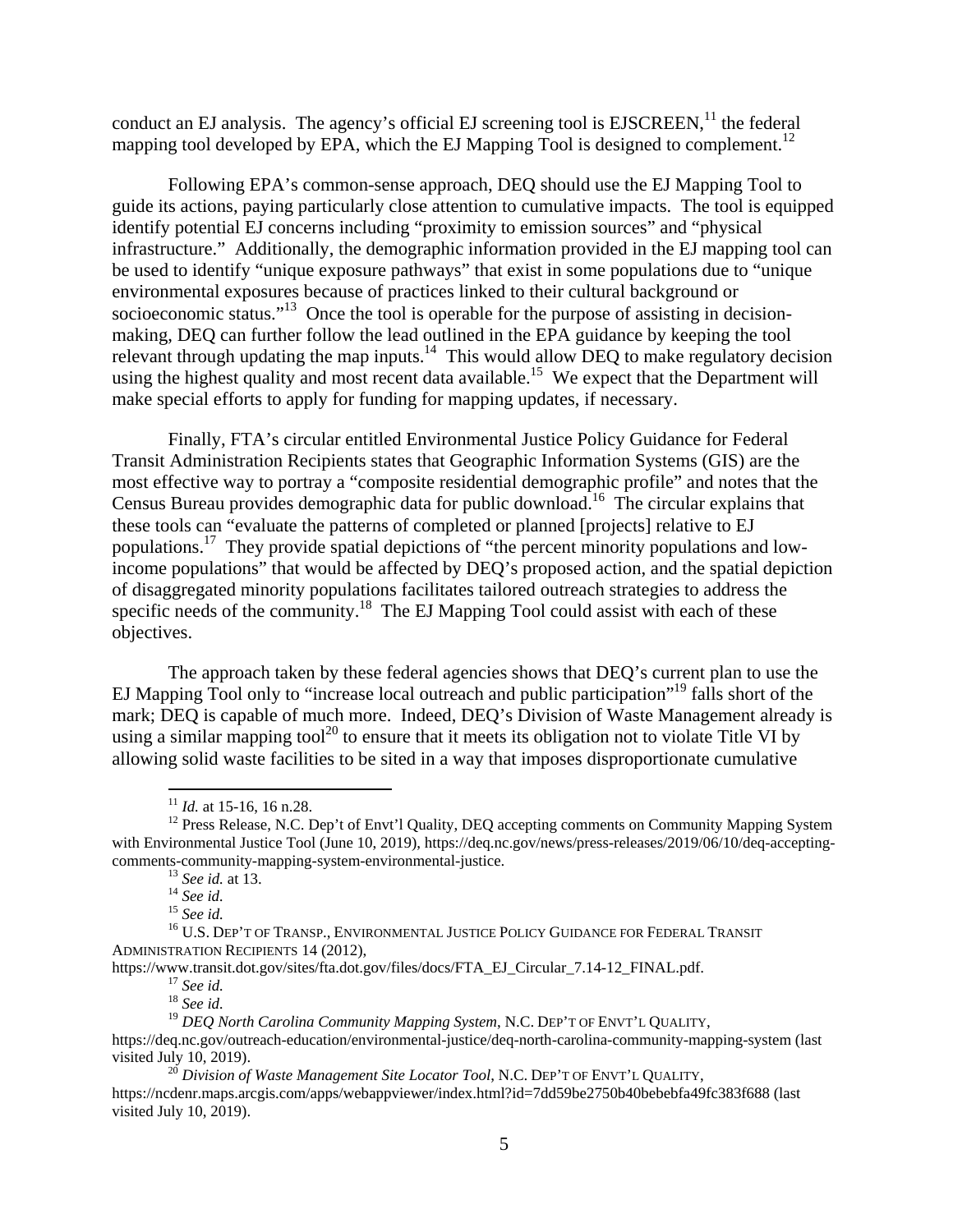impacts on minority or low-income communities.<sup>21</sup> Furthermore, the tool could potentially help DEQ to comply with its obligation under multiple statutes to consider and mitigate the cumulative impacts of its decisions on environmental quality. $^{22}$ 

# **b. Existing practices in other jurisdictions support use of tool in regulatory decision-making**

Agencies in other jurisdictions use mapping tools to assist in environmental decision making. EPA has developed an environmental justice mapping and screening tool (EJSCREEN) to help the agency better meet its responsibilities related to the protection of public health and the environment.<sup>23</sup> EJSCREEN is based on nationally consistent data and employs an approach that combines environmental and demographic indicators in maps and reports.<sup>24</sup> EJSCREEN provides a preliminary tool for the analysis of fair treatment, allowing users to identify communities that may qualify for extra consideration, engagement, and analysis as an agency develops enforcement, compliance, and permitting strategies. Local, state, and federal agencies can use EJSCREEN in a *relevant and meaningful* capacity to address environmental justice issues in their policymaking efforts and administrative decisions. As noted, the EJ Mapping Tool is designed to complement EJSCREEN.<sup>25</sup>

Multiple states use mapping tools in making permitting decisions as well. For instance, the State of Illinois Environmental Protection Agency ("IEPA") uses its EJ mapping tool to screen every permit application submitted to the agency.<sup>26</sup> If the EJ mapping tool identifies a pending permit application in an EJ community, IEPA flags the application for targeted outreach by the agency,  $27 \text{ such as notifications, and public meetings and hearings.}$ <sup>28</sup> Similarly, California's Environmental Protection Agency uses its screening tool "to aid in administering environmental justice grants, promote compliance with environmental laws, prioritize sitecleanup activities and identify opportunities for sustainable development."<sup>29</sup> In order to ensure the EJ mapping tool is used in a way that is both *meaningful and relevant* to communities in

 $\overline{a}$ 

<sup>&</sup>lt;sup>21</sup> N.C. Gen. Stat. § 130A-294(a)(4)(c)(9).

<sup>&</sup>lt;sup>22</sup> *See* N.C. Gen. Stat. § 143-215.1(b)(2) (requiring DEQ to "act on all permits so as to prevent violation of water quality standards due to the cumulative effects of permit decisions"); N.C. Gen. Stat. § 113A-120(a)(10) (deny a coastal development permit in any case that "the proposed development would contribute" to impermissible cumulative effects that are inconsistent with the guidelines set forth in N.C. Gen. Stat. § 113A-120(1)-(9)); N.C. Gen. Stat. § 143-215.22L(d) (requiring DEQ to consider the secondary and cumulative impacts of the proposed water transfer); 42 U.S.C. §§ 4321 *et seq.* (NEPA, when applicable); 40 C.F.R. §§ 1507 (NEPA cumulative

impacts).<br><sup>23</sup> EJSCREEN: Environmental Justice Screening and Mapping Tool, U.S. ENVTL. PROT. AGENCY,<br>https://www.epa.gov/ejscreen (last updated Aug. 2, 2018).<br><sup>24</sup> Id.

<sup>&</sup>lt;sup>25</sup> Press Release, N.C. Dep't of Envt'l Quality, DEQ accepting comments on Community Mapping System with Environmental Justice Tool (June 10, 2019), https://deq.nc.gov/news/press-releases/2019/06/10/deq-acceptingcomments-community-mapping-system-environmental-justice.<br><sup>26</sup> ILL. ENVTL. PROT. AGENCY, ENVIRONMENTAL JUSTICE PUBLIC PARTICIPATION POLICY (2018),

https://www2.illinois.gov/epa/topics/environmental-justice/Documents/public-participation-policy.pdf. 27 *Id.* at 3. 28 *Id.* at 4-6.

 $^{29}$  CAL. OFFICE OF ENVTL. HEALTH HAZARD ASSESSMENT, CALENVIROSCREEN FAQS (Feb. 26, 2016), https://oehha.ca.gov/calenviroscreen/calenviroscreen-faqs.